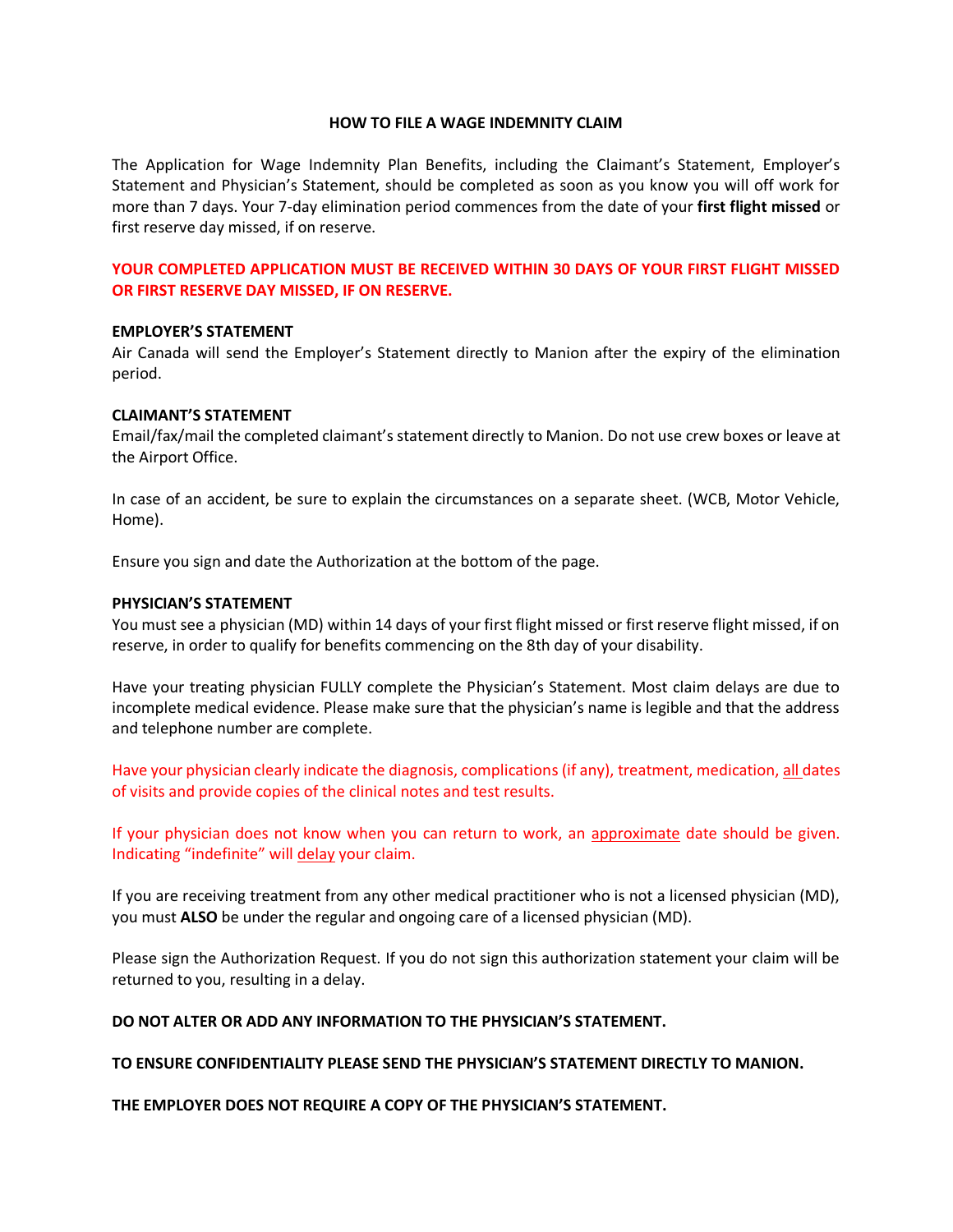If your disability arose out of, or in the course of your employment, you MUST apply for Workers' Compensation (CNESST in Quebec). However, you must also apply for Weekly Indemnity benefits in the interim. All Weekly Indemnity claims must be submitted within 30 days of your first flight missed or first reserve flight missed, if on reserve, regardless of whether you have also filed a Worker's Compensation claim. Failure to file a Weekly Indemnity claim will jeopardize your entitlement to these benefits in the event that your Workers' Compensation claim is refused or terminated. Weekly Indemnity benefits will be payable only for a maximum of 120 days from the date of disability while a decision is pending from Workers' Compensation. Please contact your Regional Office for more information if you are applying for Workers' Compensation benefits.

# **Your benefits will be deposited directly into your bank account, therefore please submit the Direct Deposit application along with a void cheque when you submit your application.**

While you are receiving Weekly Indemnity benefits, supplementary medical forms will be forwarded to you periodically. Upon receipt, have these completed and returned to MANION, as soon as possible so that payments will not be delayed. It is your responsibility to provide proof of disability.

The claimant is responsible for having all forms completed and any charges incurred for completion of same.

You may submit your claim to MANION by sending your documents in by mail or by fax or by email.

**By mail:** Manion 500-21 Four Seasons Place Toronto, ON M9B 0A5

**By fax:**  416-234-0127 or 1-855-665-7764

**By email:** acclaims@manionwilkins.com.

## **IF YOU HAVE ANY QUESTIONS OR PROBLEMS REGARDING YOUR CLAIM, OR CLAIM SUBMISSION, PLEASE DO NOT HESITATE TO CONTACT MANION.**

Please note: You must advise MANION before you travel at any time during your Weekly Indemnity claim. Out-of-country travel requires written medical clearance from your physician and approval by MANION.

## **APPLYING FOR BENEFITS – TIME LIMITS**

Your claim will be processed within 5 business days when the claimant's statement, the employer's statement and the physician's statement have all been received. You should therefore follow up with your employer and your physician to ensure the forms are completed in a timely manner and avoid delay of benefits due to late submission.

## **It is your responsibility to submit proof of disability within:**

• **30 days of your first flight missed or first reserve flight missed, if on reserve;**